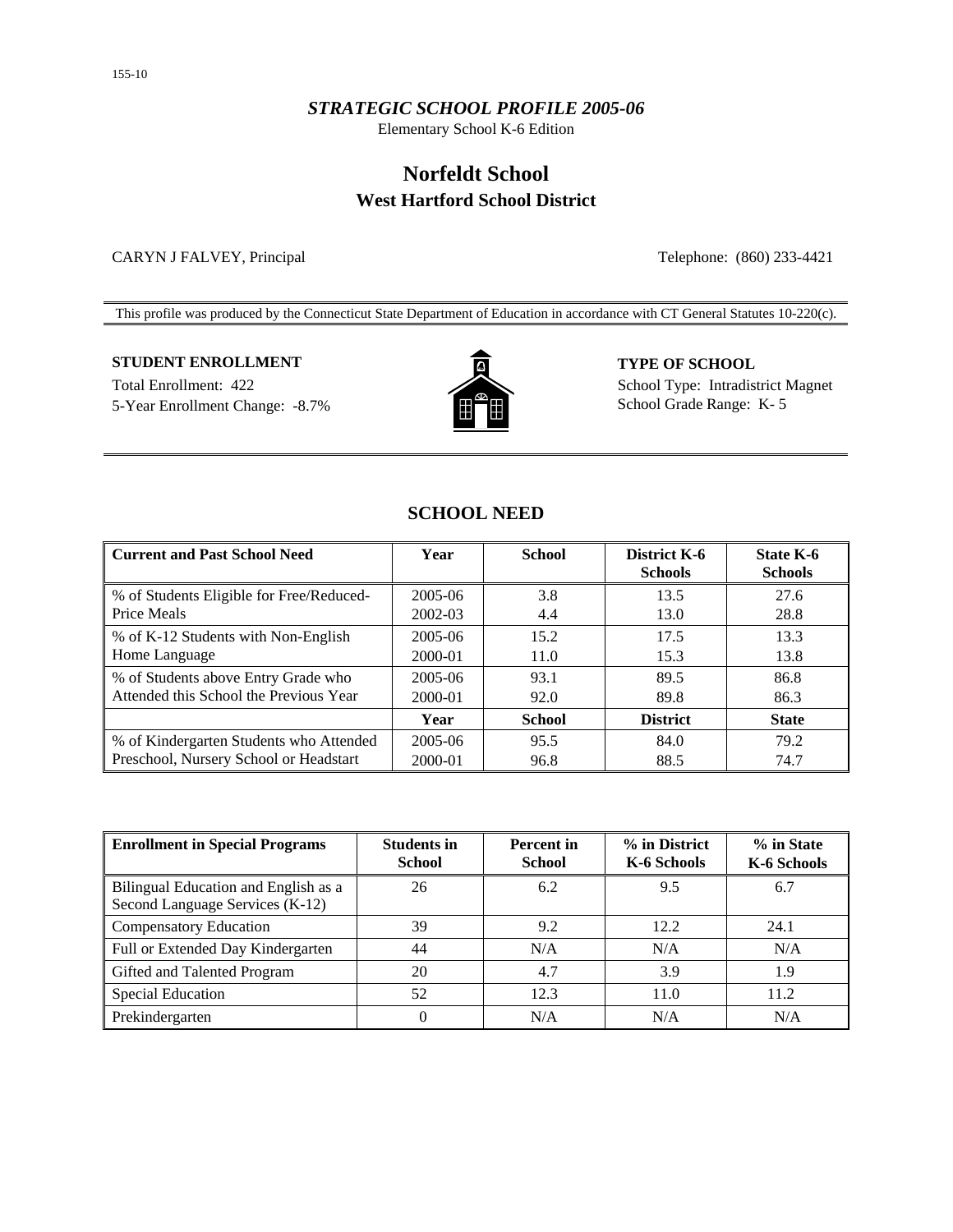| <b>Race/Ethnicity</b> | <b>Number</b> | <b>Percent</b> | 21.3%<br><b>Total Minority 2005-06</b> |
|-----------------------|---------------|----------------|----------------------------------------|
| American Indian       |               | 0.2            | 14.7%<br><b>Total Minority 2000-01</b> |
| Asian American        | 39            | 9.2            |                                        |
| <b>Black</b>          | 28            | 6.6            |                                        |
| Hispanic              | 22            | 5.2            | 大卫                                     |
| White                 | 332           | 78.7           |                                        |

| <b>Total Minority 2005-06</b> | 21.3% |
|-------------------------------|-------|
| <b>Total Minority 2000-01</b> | 14.7% |



#### **EFFORTS TO REDUCE RACIAL, ETHNIC, AND ECONOMIC ISOLATION**

Connecticut law requires that school districts provide educational opportunities for their students to interact with students and teachers from diverse racial, ethnic, and economic backgrounds. This may occur through programs with other schools, distance learning, or other experiences. Below is the description submitted by this school of how it provides such experiences.

Over the past ten years, Norfeldt School has been designated as an intra-district magnet school and, as such, has endeavored to welcome students from diverse ethnic, racial, and economic backgrounds from within the district. Students engage in a variety of learning experiences that broaden their understanding of cultural differences and enhance their connections made throughout this diverse population. As part of the "Classical Magnet" theme, Norfeldt students study French in grades  $K - 5$  and Latin in grade 5. Through the study of these World Languages, students have the opportunity to explore diverse cultures and increase their awareness of the world around them. Norfeldt students engaged in several outreach programs throughout the broader community and beyond. Students organized a food drive for a local food bank. Student Council members participated in a program, along with the members of the school choir, to bring music and companionship to the elderly living Jewish Community Center's Hebrew Home for the Aged. Finally, the student body collected over \$4,000 in Norfeldt's "Coins for Katrina" program to help schools following the disastrous hurricane. This drive, coordinated through CAS and the Governor's office, was generously recognized by a visit to the school by Governor Rell. Through these community service projects, the students gained a greater awareness of the needs of others throughout their community. The social studies program incorporates a variety of opportunities to explore the cultures of Mexico, Kenya, Japan, and the West Indies. As extensions for these studies, kindergarten students participated in a Mexican Fiesta, and second graders went to a performance of Taiko (Japanese drumming) in a school across town. By providing these culturally rich experiences the school aims to enhance student understanding of, and sensitivity to, a diverse world, thereby reducing racial and ethnic isolation.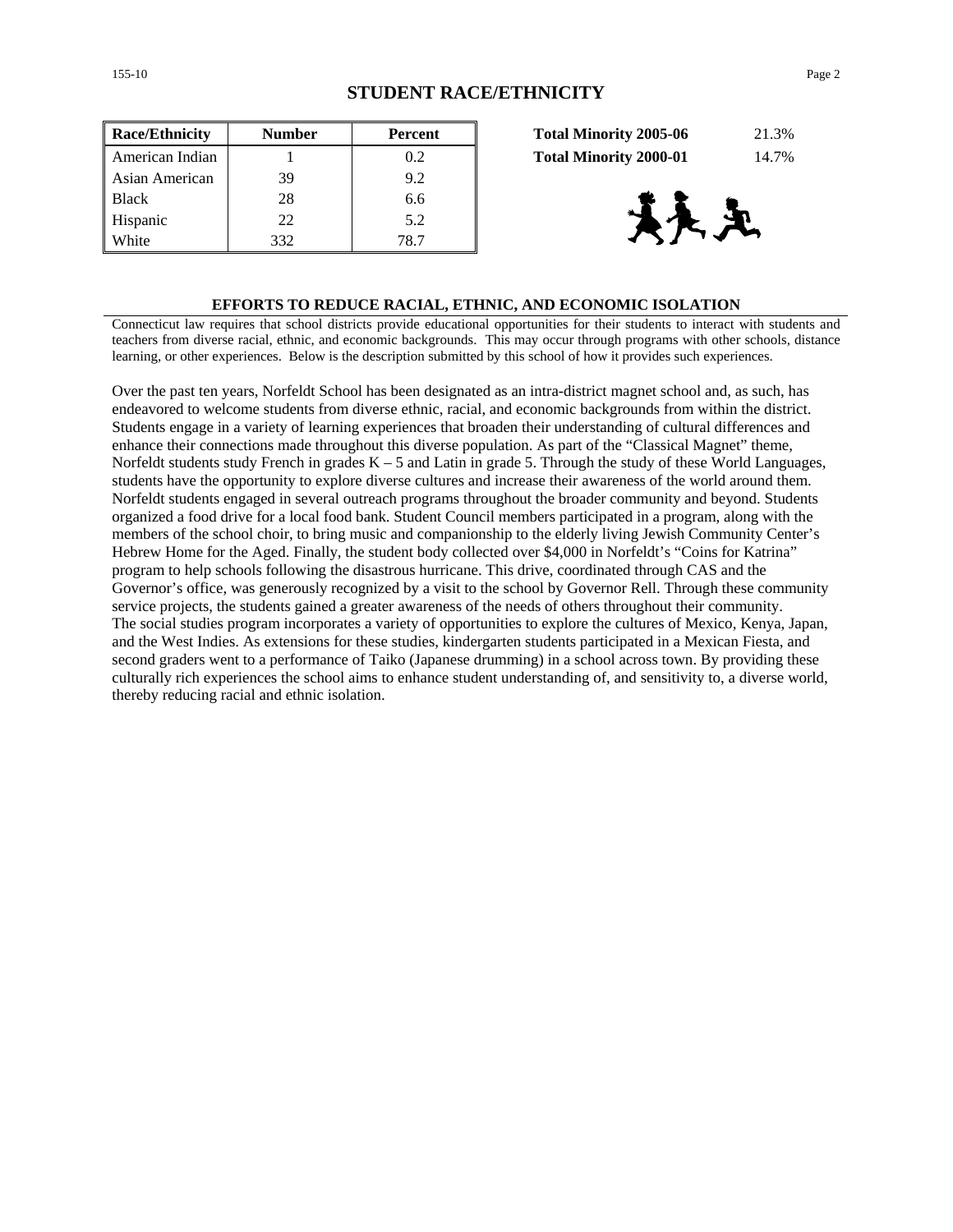## **SCHOOL RESOURCES**

| Time*<br>Instructional                        | School | $-$<br>District<br>K-6 | $-$<br>State<br>K-0 |
|-----------------------------------------------|--------|------------------------|---------------------|
| Total Hours<br>Year<br>Instruction Per_<br>0Ť | 991    | 991                    | 988                 |

\*State law requires at least 900 hours for grades 1 through 12 and full-day kindergarten, and 450 hours for half-day kindergarten.

| <b>TECHNOLOGY</b> | % of Classrooms, Libraries,<br>and Laboratories Wired for: | <b>School</b> | District K-6 | <b>State K-6</b> |
|-------------------|------------------------------------------------------------|---------------|--------------|------------------|
|                   | Video                                                      | 100.0         | 100.0        | 63.0             |
|                   | Voice                                                      | 100.0         | 100.0        | 72.3             |
|                   | Internet Access                                            | 100.0         | 100.0        | 96.5             |
|                   | Multi-Room Network (LAN)                                   | 100.0         | 100.0        | 77.3             |

| <b>Computers</b>                                | <b>School</b> | Dist K-6 | <b>State K-6</b> | This school                   |
|-------------------------------------------------|---------------|----------|------------------|-------------------------------|
| # of Students Per Academic Computer             | 4.4           | 4.1      | 3.9              | does not have a               |
| % of Computers that are High or Moderate Power  | 83.3          | 95.0     | 80.8             | functional<br>satellite link. |
| % of Computers with Internet Access, All Speeds | 100.0         | 100.0    | 96.5             |                               |
| % of Computers with High Speed Internet Access  | 100.0         | 100.0    | 95.4             |                               |
| % of Internet Computers with Filtering Software | 100.0         | 100.0    | 97.6             |                               |

## **LIBRARY MATERIALS**

Free on-line access to periodicals, newspapers, and other resources is available to all Connecticut schools through the Connecticut Digital Library.

| <b>Print and Non-Print Materials</b>                    | <b>School</b> | Dist K-6 | State K-6 |
|---------------------------------------------------------|---------------|----------|-----------|
| # of Print Volumes Per Student*                         | 34.5          | 32.4     | 27.2      |
| % of Print Volumes Purchased in<br>the Last Three Years | 6.9           | 11.5     | 13.6      |
| # of Print Periodical Subscriptions                     | 22            | 21.5     | 15.1      |
| # of Non-Print Materials                                | 250           | 247.7    | 408.8     |

\*Because a certain number of volumes are needed for a library of adequate breadth and depth, a small school may need a higher number of volumes per student.

## **STAFFING RESOURCES**



|       | <b>Average Class Size</b> | <b>School</b> | <b>District</b> | <b>State</b> | Administrators |                                  | 1.0  | 1.0  |
|-------|---------------------------|---------------|-----------------|--------------|----------------|----------------------------------|------|------|
| Gr. K | $2005 - 06$               | 22.0          | 20.2            | 18.3         |                | Department Chairs                | 0.0  | 0.0  |
|       | 2000-01                   | 21.0          | 19.3            | 18.1         |                | Library/Media Staff              | 1.0  | 1.0  |
| Gr. 2 | 2005-06                   | 18.5          | 19.5            | 19.7         |                | Counselors, Social Workers,      | 1.2  | 1.2  |
|       | 2000-01                   | 19.3          | 19.7            | 19.5         |                | and School Psychologists         |      |      |
| Gr. 5 | 2005-06                   | 26.0          | 22.4            | 21.2         |                | <b>Other Professionals</b>       | 3.0  | 2.0  |
|       | 2000-01                   | 21.8          | 20.8            | 21.7         |                | # of Non-Certified Instructional | 22.0 | 23.0 |

| <b>G RESOURCES</b>   |                 | <b>School Staff Count</b><br><b>Full-Time Equivalent</b> | 2005-06      | 2004-05 |                                  |      |      |
|----------------------|-----------------|----------------------------------------------------------|--------------|---------|----------------------------------|------|------|
| # of Certified Staff |                 |                                                          |              |         |                                  |      |      |
|                      | <b>Teachers</b> |                                                          |              |         | 32.3                             | 35.5 |      |
| lass Size            | <b>School</b>   | <b>District</b>                                          | <b>State</b> |         | Administrators                   | 1.0  | 1.0  |
| 2005-06              | 22.0            | 20.2                                                     | 18.3         |         | Department Chairs                | 0.0  | 0.0  |
| 2000-01              | 21.0            | 19.3                                                     | 18.1         |         | Library/Media Staff              | 1.0  | 1.0  |
| 2005-06              | 18.5            | 19.5                                                     | 19.7         |         | Counselors, Social Workers,      | 1.2  | 1.2  |
| 2000-01              | 19.3            | 19.7                                                     | 19.5         |         | and School Psychologists         |      |      |
| 2005-06              | 26.0            | 22.4                                                     | 21.2         |         | <b>Other Professionals</b>       | 3.0  | 2.0  |
| 2000-01              | 21.8            | 20.8                                                     | 21.7         |         | # of Non-Certified Instructional | 22.0 | 23.0 |

| <b>Professional Staff Race/Ethnicity</b>                 | 2005-06       | 2004-05             | 2000-01   |
|----------------------------------------------------------|---------------|---------------------|-----------|
| % Minority                                               | 4.5           | 4.3                 | 4.8       |
| <b>Professional Staff Experience and Training</b>        | <b>School</b> | <b>District K-6</b> | State K-6 |
| Average Number of Years Experience in Connecticut        | 9.9           | 10.9                | 12.8      |
| % with Master's Degree or Above                          | 63.6          | 70.1                | 80.5      |
| % Trained as Mentors, Assessors, or Cooperating Teachers | 31.8          | 34.4                | 30.4      |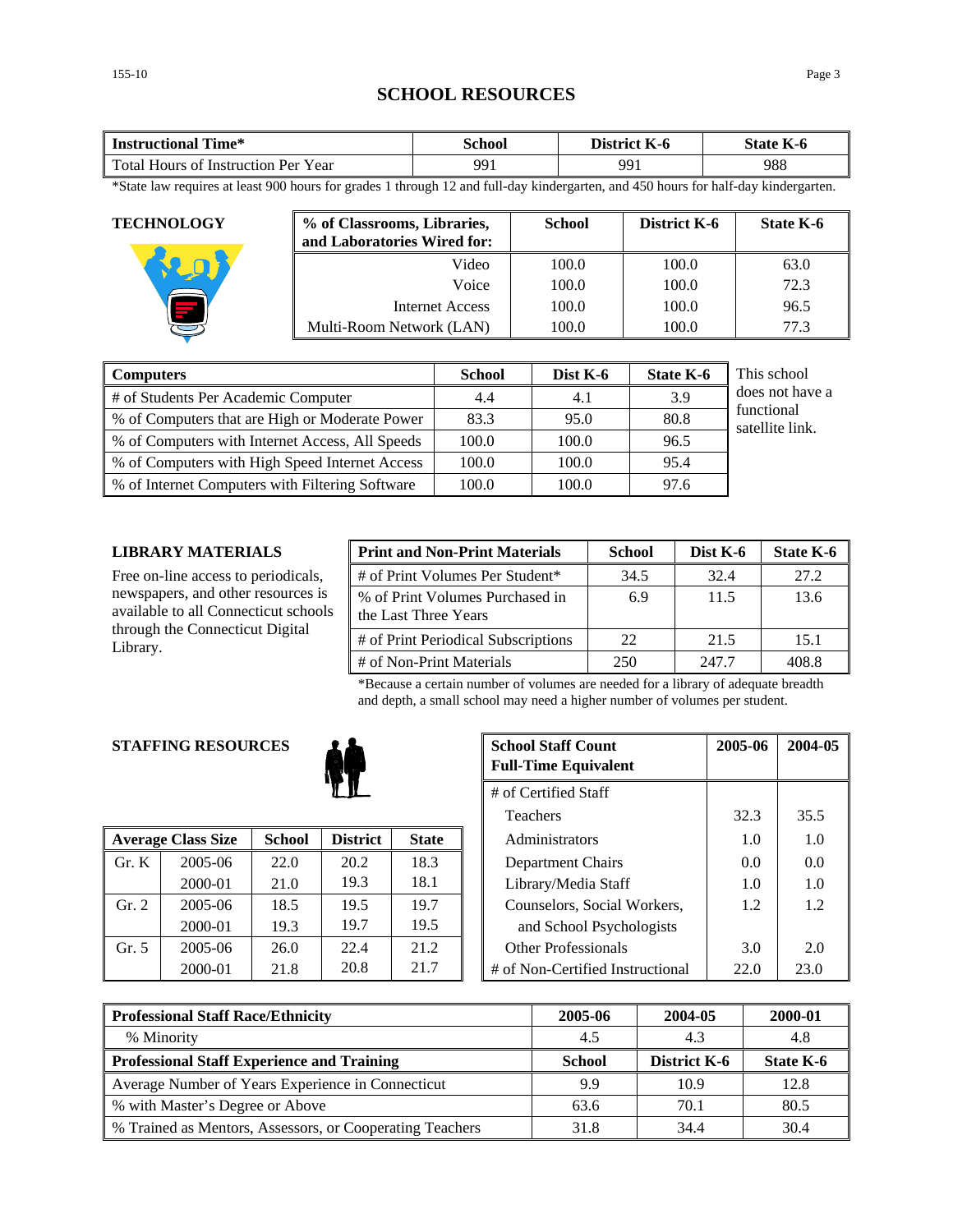| <b>Selected Subject Areas, Grade 5</b> |               | <b>Estimated Hours of Instruction Per Year</b> | Computer/    |                                       |
|----------------------------------------|---------------|------------------------------------------------|--------------|---------------------------------------|
|                                        | <b>School</b> | <b>District</b>                                | <b>State</b> | <b>Technology</b><br><b>Supported</b> |
| Art                                    | 36            | 36                                             | 32           | N <sub>0</sub>                        |
| <b>Computer Education</b>              | 18            | $\overline{2}$                                 | 17           | <b>Yes</b>                            |
| <b>English Language Arts</b>           | 358           | 420                                            | 425          | N <sub>o</sub>                        |
| Family and Consumer Science            | $\Omega$      | $\overline{0}$                                 |              | N/A                                   |
| Health                                 | 31            | 30                                             | 23           | N <sub>o</sub>                        |
| Library Media Skills                   | 18            | 18                                             | 19           | N <sub>0</sub>                        |
| <b>Mathematics</b>                     | 184           | 200                                            | 192          | No.                                   |
| Music                                  | 36            | 36                                             | 34           | N <sub>o</sub>                        |
| Physical Education                     | 54            | 54                                             | 41           | No.                                   |
| Science                                | 93            | 79                                             | 96           | N <sub>o</sub>                        |
| <b>Social Studies</b>                  | 73            | 73                                             | 96           | N <sub>o</sub>                        |
| <b>Technology Education</b>            | $\Omega$      | $\Omega$                                       | 1            | N/A                                   |
| <b>World Languages</b>                 | 90            | 41                                             | 11           | No                                    |

## **SCHOOL PROCESSES**

\*Interdisciplinary Approach

### **World Language**

Formal instruction (at least 1 hour per week) in a world language starts in grade 1 in this school. In Connecticut, 4.3% of K-6 schools have started world language instruction at this grade or earlier.

| Types of Remedial Instructional Services<br><b>Provided to Students Lacking Basic Skills</b> | Available in<br><b>Mathematics</b> | Available in<br><b>Language Arts</b> |
|----------------------------------------------------------------------------------------------|------------------------------------|--------------------------------------|
| Pull-Out Instruction                                                                         | No                                 | Yes                                  |
| In-Class Tutorial                                                                            | N <sub>0</sub>                     | Yes                                  |
| After School Program                                                                         | N <sub>0</sub>                     | No                                   |
| Summer School (2005)                                                                         | Yes                                | Yes                                  |
| Other                                                                                        | No                                 | No                                   |



### **Interactive Distance Learning**

This school does not utilize interactive distance learning. Interactive distance learning ranges from on-line courses with student-instructor interaction via the internet to live classroom interaction through two-way audio and video transmissions.

| <b>Student and Teacher Statistics</b>                                                    | <b>School</b> | <b>District K-6</b> | State K-6 |
|------------------------------------------------------------------------------------------|---------------|---------------------|-----------|
| % of Students Retained in Grade after 2004-05 School Year                                | 0.4           | 0.3                 | 1.7       |
| Teacher Attendance, 2004-05: Average # of Days Absent Due<br>to Illness or Personal Time | 5.4           | 6.7                 | 8.4       |
| % Certified Staff Assigned to Same School the Previous Year                              | 86.4          | 80.1                | 84.5      |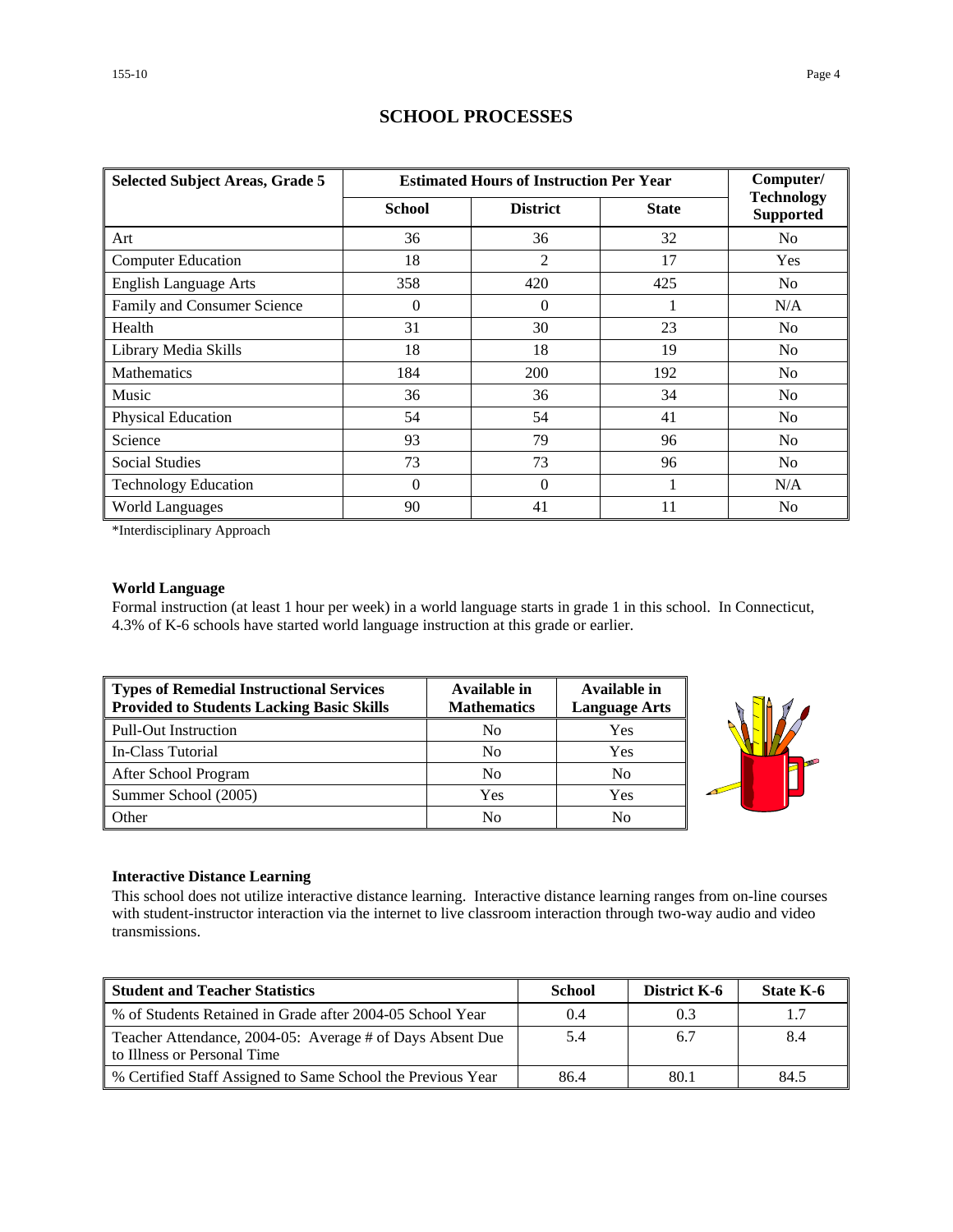## **STUDENT PERFORMANCE**

**Connecticut Mastery Test, Fourth Generation, % Meeting State Goal:** The state goal was established with the advice and assistance of a cross section of Connecticut educators. The Goal level is more demanding than the state Proficient level, but not as high as the Advanced level, reported in the No Child Left Behind Report Cards.

| <b>Connecticut Mastery Test</b> |                    | <b>School</b> | <b>District</b> | <b>State</b> | <b>Of All Schools in State</b> |           |
|---------------------------------|--------------------|---------------|-----------------|--------------|--------------------------------|-----------|
| % Meeting State Goal in:        |                    |               |                 |              | Lowest $%$                     | Highest % |
| Grade 3                         | Reading            | 70.5          | 60.5            | 54.4         | 2.0                            | 94.3      |
|                                 | Writing            | 77.0          | 68.4            | 61.0         | 2.4                            | 100.0     |
|                                 | <b>Mathematics</b> | 85.2          | 66.8            | 56.3         | 4.1                            | 100.0     |
| Grade 4                         | Reading            | 74.3          | 71.5            | 57.8         | 2.8                            | 96.4      |
|                                 | Writing            | 76.1          | 68.6            | 62.8         | 2.8                            | 96.1      |
|                                 | Mathematics        | 80.3          | 68.9            | 58.8         | 3.4                            | 96.4      |
| Grade 5                         | Reading            | 86.3          | 75.9            | 60.9         | 0.0                            | 97.1      |
|                                 | Writing            | 94.5          | 76.1            | 65.0         | 5.6                            | 98.3      |
|                                 | <b>Mathematics</b> | 78.1          | 73.2            | 60.7         | 0.0                            | 100.0     |
| Grade 6                         | Reading            | N/A           | N/A             | N/A          | N/A                            | N/A       |
|                                 | Writing            | N/A           | N/A             | N/A          | N/A                            | N/A       |
|                                 | <b>Mathematics</b> | N/A           | N/A             | N/A          | N/A                            | N/A       |



The figures above were calculated differently than those reported in the No Child Left Behind (NCLB) Report Cards. Unlike NCLB figures, these results reflect the performance of students with scoreable tests who were enrolled in the district at the time of testing, regardless of the length of time they were enrolled in the district.

| <b>Physical Fitness</b> |                       | School | <b>District</b> | <b>State</b> |
|-------------------------|-----------------------|--------|-----------------|--------------|
|                         | % Passing All 4 Tests |        |                 |              |
|                         | Grade 4               | 16.4   | 37.3            | 33.6         |
|                         | Grade 6               | N/A    | N/A             | N/A          |

| ness<br>.11 4 Tests | School | <b>District</b> | <b>State</b> | <b>Student Attendance</b> | <b>School</b> | <b>District</b><br>K-6 | <b>State</b><br>K-6 |
|---------------------|--------|-----------------|--------------|---------------------------|---------------|------------------------|---------------------|
| Grade 4             | 16.4   | 37.3            | 33.6         | % on October 1, 2005      | 97 Q          | 98.0                   | 96.5                |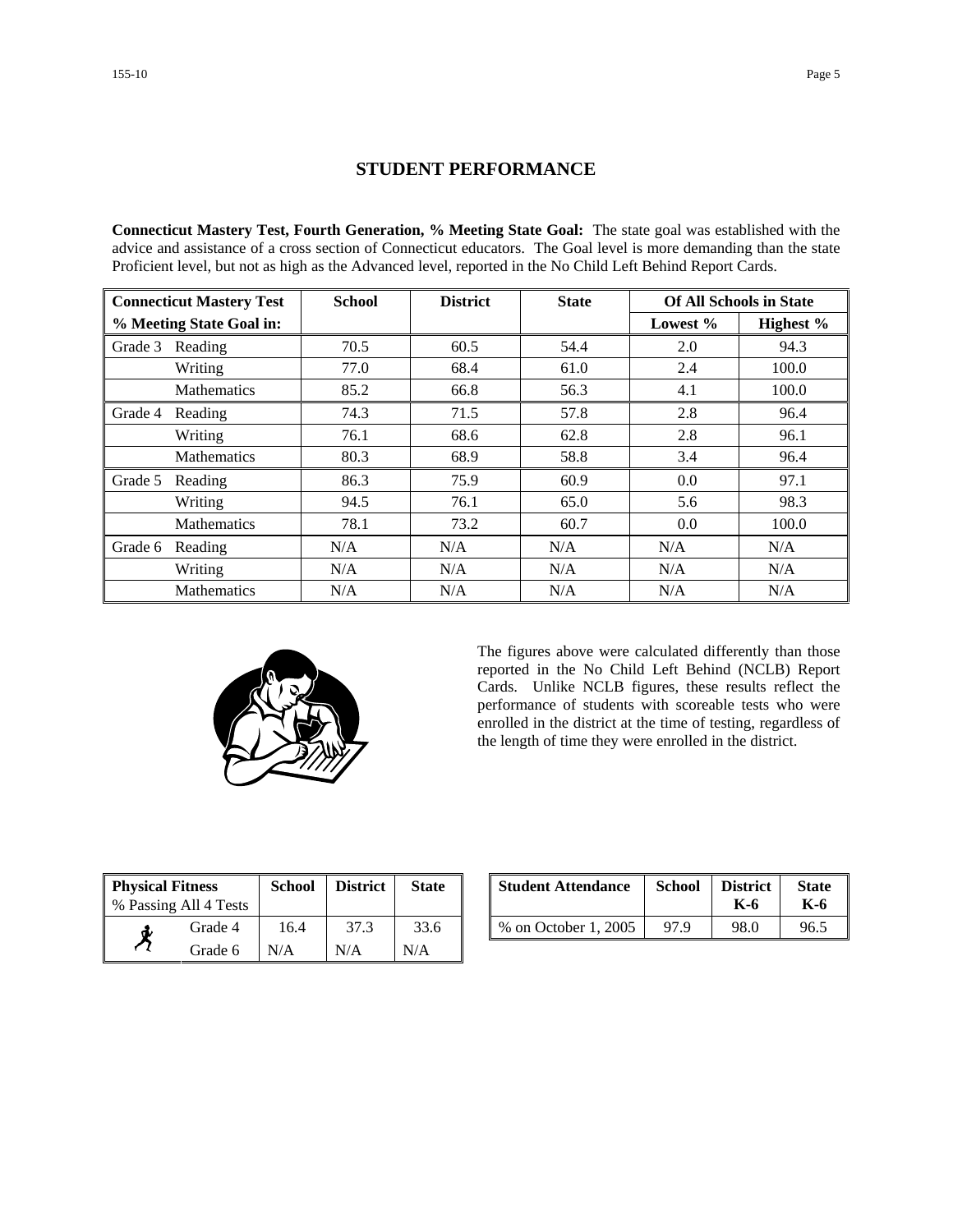### **EVIDENCE OF SUSTAINED IMPROVEMENTS IN STUDENT ACCOMPLISHMENTS**

Below is a summary, submitted by this school, of the major trends in student performance and accomplishments that indicate sustained improvement over time. Also, areas of need are identified and plans to address these needs are presented.

#### *Student Performance*

The performance of Norfeldt students on this year's mastery test includes high area of accomplishments. In math, where, as of 2005–2006, we had implemented a new math program in grades K–4, we saw strong scores in grade 3 (85.2% on or above goal), and in grade 4 (80.3% on or above goal). In Fifth grade, 86.3% of students in reading and 94.5% in writing scored on or above goal.

### *Student Accomplishments*

The school community is committed to excellence in education, which translates into outstanding student accomplishments in all academic, artistic and social endeavors. Twenty students were among the award winners of the National French Contest, in which 93,000 students nationwide participated, taking an exam in reading and listening. Thirty-five Norfeldt students participated in the challenging National Mathematical Olympiads. Over 19,000 students participated in this math competition nationwide, and two Norfeldt students won the Silver Pin that is awarded to only the top 8% of the nation's participants! Norfeldt students also participate in the National French Contest, and 16 of our students were named award winners.

#### *Plans For Improvement*

As in the past, Norfeldt's long-range plans for improvement are focused on having all students not only reach but exceed performance standards as defined by State and district guidelines. Also, Norfeldt staff members have been actively engaged in addressing the achievement gap. Since 2004-2005, classroom teachers individually met on a monthly basis with the principal and the curriculum specialist in order to develop goals and plans that would ensure greater success by students who demonstrate academic, social, and/or emotional needs. This will continue during the coming year, with a parent component added to this program. We also plan to increase greater awareness of racial, ethnic and economic diversity by partnering with The Charter Oak School for Global Studies, a West Hartford Intradistrict magnet school located in a primarily minority community in our town.

### **SUPPLEMENTAL SCHOOL INFORMATION**

The space below was optionally used by this school to describe aspects of the school not presented elsewhere in the profile. For instance, character education or programs designed to improve school climate may be described.

Norfeldt Elementary School has completed its tenth year as an intra-district Classical Magnet School, focusing on learning that is timeless and of lasting significance. The driving force behind its mission is to promote and nurture individuals who are lifelong learners. The school community maintains high expectations for student performance and achievement. Instruction is enhanced through the inclusion of foreign language, classical literature, art and music. The students' lives are further enhanced through visits and performers of dance, music, drama through, among other things, its Classical Café series. Finally, the heart and soul of the school is enriched through its districtwide program for children with special needs (multiply disabled) which is located at Norfeldt. The Norfeldt community continues to focus on its climate of kindness through the establishment of a Wall of Honor, which displays certificates acknowledging students' academic, social, or emotional growth. Every Norfeldt student has been acknowledged in this fashion during the past two years. In 2005–2006, all Norfeldt teachers were trained in the Love and Logic Program, which fosters personal responsibility and growth. During the coming year, we will provide parent training and workshops on this program. Norfeldt students have engaged in Unified Physical Education and Unified Theater, programs that promote greater understanding and sensitivity between students in the regular education program and students with special needs. The many opportunities, activities, and initiatives described above are evidence of Norfeldt School's commitment to fostering respect and responsibility for self and others within a safe environment.

Strategic School Profiles may be viewed on the internet at www.state.ct.us/sde. A more detailed, searchable SSP database, data tables, and additional CT education facts are also available at this site. For the school/district website, see **www.whps.org/school/norfeldt/norfeldtwebsite/index.htm**